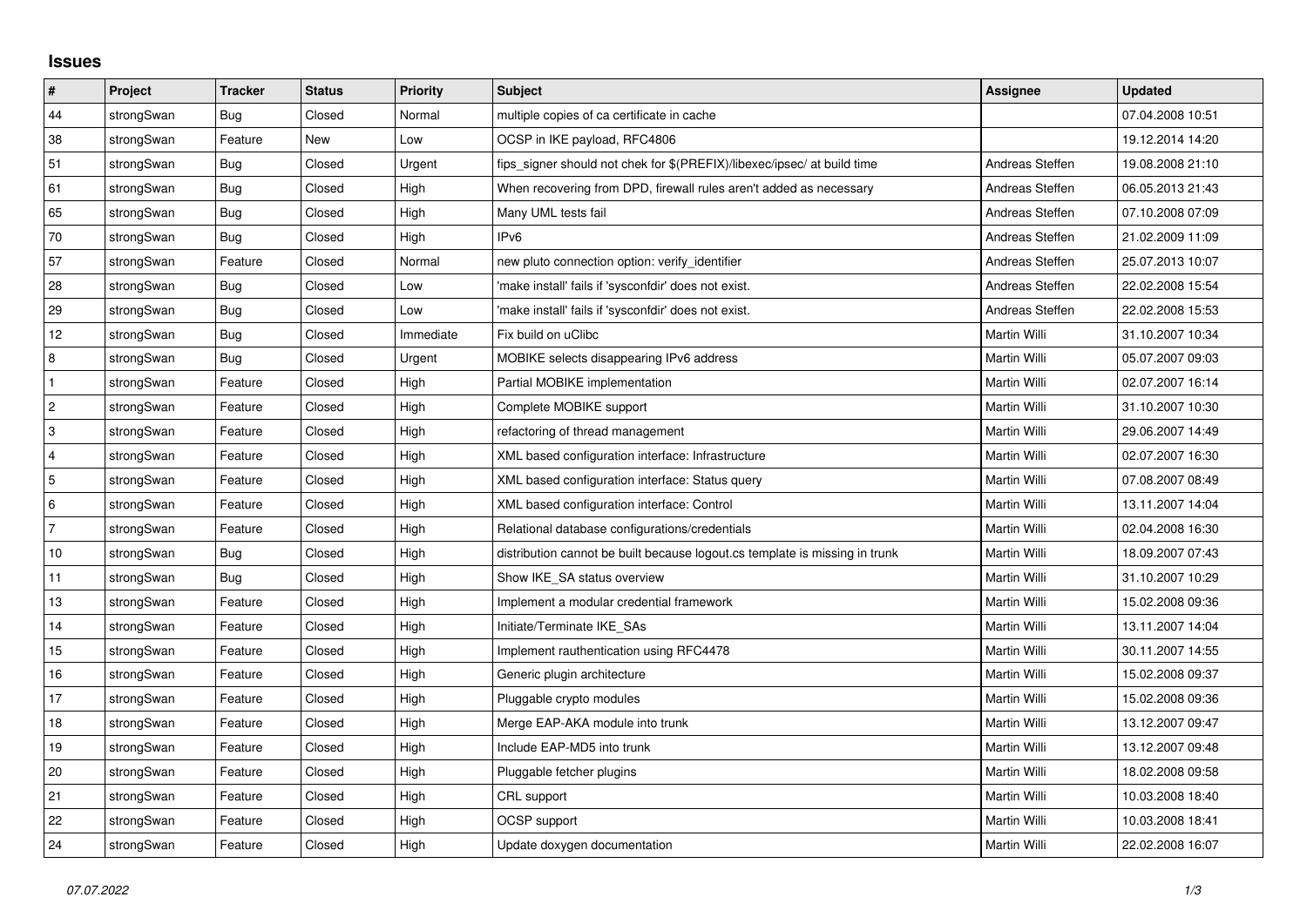| $\vert$ # | Project    | <b>Tracker</b> | <b>Status</b> | Priority | <b>Subject</b>                                                         | <b>Assignee</b> | <b>Updated</b>   |
|-----------|------------|----------------|---------------|----------|------------------------------------------------------------------------|-----------------|------------------|
| 25        | strongSwan | Feature        | Closed        | High     | alternative crypto implementation                                      | Martin Willi    | 31.05.2008 09:49 |
| 26        | strongSwan | Bug            | Closed        | High     | Port all tools to new crypto/credential APIs                           | Martin Willi    | 21.03.2008 18:04 |
| 27        | strongSwan | Feature        | Closed        | High     | Create a database API                                                  | Martin Willi    | 19.02.2008 15:16 |
| 30        | strongSwan | Feature        | Closed        | High     | Certificate caching                                                    | Martin Willi    | 02.04.2008 14:50 |
| 31        | strongSwan | Bug            | Closed        | High     | ikev2/rw-eap-aka-rsa scenario fails                                    | Martin Willi    | 19.03.2008 15:25 |
| 32        | strongSwan | <b>Bug</b>     | Closed        | High     | ikev2/rw-no-idr scenario fails                                         | Martin Willi    | 19.03.2008 11:13 |
| 33        | strongSwan | Bug            | Closed        | High     | ikev2/crl-revoked scenario broken                                      | Martin Willi    | 19.03.2008 19:02 |
| 34        | strongSwan | Bug            | Closed        | High     | ikev2/multi-level-ca-loop segfaults                                    | Martin Willi    | 31.03.2008 09:19 |
| 35        | strongSwan | <b>Bug</b>     | Closed        | High     | ikev2/ocsp-no-signer-cert scenario segfaults                           | Martin Willi    | 02.04.2008 09:45 |
| 36        | strongSwan | Bug            | Closed        | High     | strongswan-4.2.0 does not compile with uclibc                          | Martin Willi    | 04.04.2008 13:51 |
| 39        | strongSwan | Feature        | Rejected      | High     | Configuration support in Manager                                       | Martin Willi    | 04.07.2014 11:07 |
| 40        | strongSwan | Feature        | Closed        | High     | NetworkManager support                                                 | Martin Willi    | 22.08.2008 12:54 |
| 41        | strongSwan | Feature        | Closed        | High     | CFG attribute provider framework                                       | Martin Willi    | 16.04.2008 11:24 |
| 42        | strongSwan | Feature        | Closed        | High     | CFG attribute handler framework                                        | Martin Willi    | 28.04.2009 10:23 |
| 43        | strongSwan | Bug            | Closed        | High     | missing certificate_identity in SQL database causes segfault           | Martin Willi    | 07.04.2008 10:08 |
| 45        | strongSwan | <b>Bug</b>     | Closed        | High     | Failure to open SQLite database crashes charon                         | Martin Willi    | 07.04.2008 09:16 |
| 46        | strongSwan | Feature        | Closed        | High     | DNS resolving for hosts in ike_cfg                                     | Martin Willi    | 09.06.2008 09:34 |
| 47        | strongSwan | Feature        | Closed        | High     | <b>RNG API</b>                                                         | Martin Willi    | 16.04.2008 11:27 |
| 48        | strongSwan | Feature        | Closed        | High     | Parallel trustchain verification                                       | Martin Willi    | 16.04.2008 11:33 |
| 49        | strongSwan | Bug            | Closed        | High     | starter log directly to terminal                                       | Martin Willi    | 30.04.2009 10:18 |
| 50        | strongSwan | Bug            | Closed        | High     | plutostderrlog option missing                                          | Martin Willi    | 11.05.2008 10:10 |
| 54        | strongSwan | Feature        | Closed        | High     | <b>EAP-Identity Server functionality</b>                               | Martin Willi    | 22.08.2008 12:55 |
| 55        | strongSwan | Bug            | Closed        | High     | Implement SHA512/384/256 HMAC with proper truncation in kernel         | Martin Willi    | 03.12.2009 11:41 |
| 56        | strongSwan | <b>Bug</b>     | Closed        | High     | New interface for EAP-SIM backend                                      | Martin Willi    | 24.10.2008 10:23 |
| 59        | strongSwan | Feature        | Closed        | High     | Add additinal signal dependent parameter to bus                        | Martin Willi    | 29.07.2008 11:04 |
| 60        | strongSwan | Feature        | Closed        | High     | Implement draft-sheffer-ikev2-gtc-00 with PAM password verification    | Martin Willi    | 22.08.2008 12:59 |
| 64        | strongSwan | <b>Bug</b>     | Closed        | High     | MOBIKE with changed NAT mappings                                       | Martin Willi    | 08.10.2008 14:21 |
| 71        | strongSwan | Bug            | Closed        | High     | Improved Acquire handling                                              | Martin Willi    | 20.05.2009 11:54 |
| 73        | strongSwan | Issue          | Closed        | High     | StrongSwan IKEv2 CERT Payload missing first 0x30 byte of DER-encoding. | Martin Willi    | 06.05.2013 21:33 |
| 79        | strongSwan | Bug            | Closed        | High     | Windows 7 sometimes fails to verify RSA signatures done by gcrypt      | Martin Willi    | 30.06.2009 12:22 |
| 53        | strongSwan | Bug            | Closed        | Normal   | Printf handler for proposal t                                          | Martin Willi    | 12.06.2008 14:23 |
| 58        | strongSwan | Bug            | Closed        | Normal   | Please fix bashism in /src/ipsec/ipsec.in                              | Martin Willi    | 16.07.2008 09:08 |
| 62        | strongSwan | <b>Bug</b>     | Closed        | Normal   | ikev2 missing rekeying support not recognised                          | Martin Willi    | 14.11.2008 15:17 |